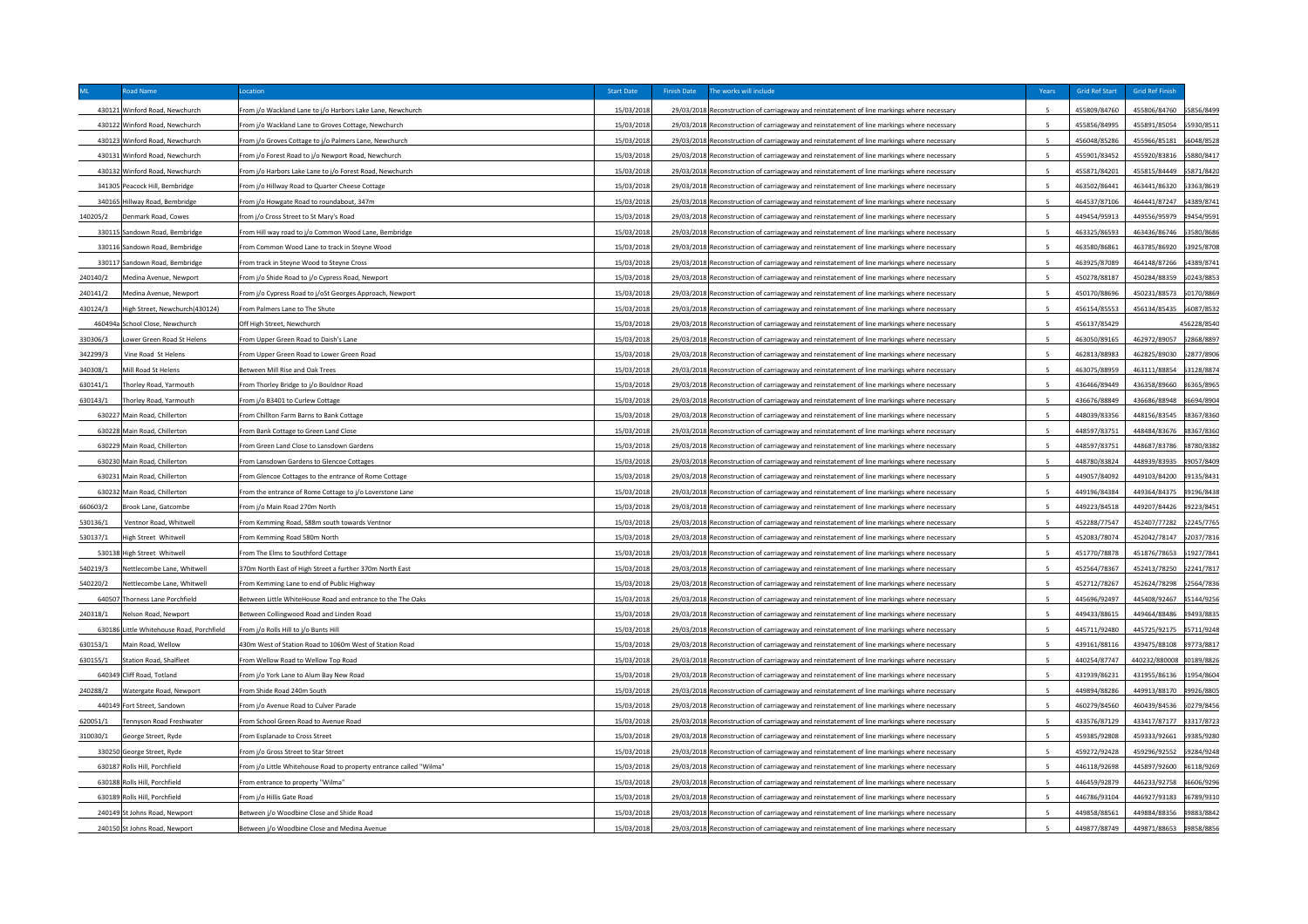| 310032 Morton Road, Brading           | From Greenwood Lane 420m south                                          | 15/03/2018 | 29/03/2018 Reconstruction of carriageway and reinstatement of line markings where necessary |                          | 460009/85321  | 460091/88510            | 60129/8571  |
|---------------------------------------|-------------------------------------------------------------------------|------------|---------------------------------------------------------------------------------------------|--------------------------|---------------|-------------------------|-------------|
| 310033 Morton Road, Brading           | From Greenwood Lane 340m northeast                                      | 15/03/2018 | 29/03/2018 Reconstruction of carriageway and reinstatement of line markings where necessary |                          | 460129/85712  | 460218/85859            | 50307/8600  |
| 310034 Morton Road, Brading           | From Morton Old Road to Yarbridge Cross                                 | 15/03/2018 | 29/03/2018 Reconstruction of carriageway and reinstatement of line markings where necessary |                          | 460307/860005 | 460420/86168            | 60516/8634  |
| 540175/2<br>Marlborough Road, Ventnor | From Grove Road to Marlborough Road                                     | 15/03/2018 | 29/03/2018 Reconstruction of carriageway and reinstatement of line markings where necessary | 5                        | 456193/77582  | 456282/77600            | 6324/7759   |
| 540175a/1 Tulse Hill, Ventnor         | From Grove Road to Marlborough Road                                     | 15/03/2018 | 29/03/2018 Reconstruction of carriageway and reinstatement of line markings where necessary | $\overline{\phantom{a}}$ | 456311/77598  | 456311/77635            | 6310/7767   |
| 542175/1<br>Tulse Hill, Ventnor       | From Alpine Road to End of public highway                               | 15/03/2018 | 29/03/2018 Reconstruction of carriageway and reinstatement of line markings where necessary | 5                        | 456200/77496  | 456192/77515            | 6178/7753   |
| 420314 Whitecross Lane Shanklin       | ct of Anderri Way to Cedar Drive                                        | 15/03/2018 | 29/03/2018 Reconstruction of carriageway and reinstatement of line markings where necessary | 5                        | 458055/82829  | 458064/82716            | 68055/8282  |
| 420315 Whitecross Lane, Shanklin      | ict of Whitecross Farm Lane and Anderri Way                             | 15/03/2018 | 29/03/2018 Reconstruction of carriageway and reinstatement of line markings where necessary | 5                        | 458058/82967  | 458101/83026            | 68058/8296  |
| 420316 Whitecross Lane, Shanklin      | ict of Whitecross Farm Lane and Newport Road                            | 15/03/201  | 29/03/2018 Reconstruction of carriageway and reinstatement of line markings where necessary | 5                        | 458103/83029  | 458124/83141            | \$8158/8324 |
| 420291 Sandy Lane, Shanklin           | ct of Witbank Gardens to entrance of no 31                              | 15/03/2018 | 29/03/2018 Reconstruction of carriageway and reinstatement of line markings where necessary | 5                        | 458058/82316  | 458076/82408            | 8080/824    |
| 420292 Sandy Lane, Shanklin           | from entrance of no 31 to Cedar Drive                                   | 15/03/2018 | 29/03/2018 Reconstruction of carriageway and reinstatement of line markings where necessary | $\overline{\phantom{a}}$ | 458086/82586  | 458082/82507            | 68086/8258  |
| 640492 Warlands Lane, Shalfleet       | From i/o Main Road                                                      | 15/03/2018 | 29/03/2018 Reconstruction of carriageway and reinstatement of line markings where necessary | 5                        | 441035/89028  | 441048/89028            | 11179/8918  |
| 640493 Warlands Lane, Shalfleet       | From 28 m east of Lower Dodpits Farm entrance to 174m west of Fleet Way | 15/03/201  | 29/03/2018 Reconstruction of carriageway and reinstatement of line markings where necessary | 5                        | 440892/88969  | 440824/88736            | 10670/8860  |
| 640494 Warlands Lane, Shalfleet       | From Wyndham-Cottle Almshouses to Station Road                          | 15/03/2018 | 29/03/2018 Reconstruction of carriageway and reinstatement of line markings where necessary | 5                        | 440647/88603  | 440392/88661            | 10647/8860  |
| 340145 Lower Road, Brading            | From Main Road to entrance of Woodpecker Cottage                        | 15/03/2018 | 29/03/2018 Reconstruction of carriageway and reinstatement of line markings where necessary | 5                        | 458167/85795  | 458352/85746            | 68490/8558  |
| 340146 Lower Road, Brading            | From Woodpecker Cottage to Longwood Lane                                | 15/03/2018 | 29/03/2018 Reconstruction of carriageway and reinstatement of line markings where necessary | 5                        | 458610/85495  | 458770/85490            | 58610/8549  |
| 340147 Lower Road, Brading            | From Longwood Lane to Lower Road                                        | 15/03/2018 | 29/03/2018 Reconstruction of carriageway and reinstatement of line markings where necessary | 5                        | 458777/85491  | 459032/85564            | 59117/8573  |
| Bonchurch Shute, Ventnor<br>540291/2  | From The Pitts to Bonchurch Village Road                                | 15/03/2018 | 29/03/2018 Reconstruction of carriageway and reinstatement of line markings where necessary | 5                        | 457619/78181  | 457689/78150            | 57676/7807  |
| 540295/2<br>Bonchurch Shute, Ventnor  | From Whitegates to Leeson Road                                          | 15/03/2018 | 29/03/2018 Reconstruction of carriageway and reinstatement of line markings where necessary | 5                        | 457906/78399  | 457838/78393            | 57822/7830  |
| 540296/2<br>Bonchurch Shute, Ventnor  | From j/o Bonchurch Shute to entrance of Whitegates                      | 15/03/2018 | 29/03/2018 Reconstruction of carriageway and reinstatement of line markings where necessary | -5                       | 457822/78302  | 457719/78240            | 57619/7818  |
| 240216/2<br>Cross Lane, Newport       | ct of Victoria Road to Staplers Road                                    | 15/03/2018 | 29/03/2018 Reconstruction of carriageway and reinstatement of line markings where necessary | 5                        | 450631/89551  | 450638/89447            | 50642/8959  |
| 240217/3<br>Halberry Lane, Newport    | ct of Victoria Road to Harvey Road                                      | 15/03/2018 | 29/03/2018 Reconstruction of carriageway and reinstatement of line markings where necessary | -5                       | 450698/89838  | 450691/89765            | 450689/8    |
| 240218/2<br>Halberry Lane, Newport    | ict of Harvey Road to Fairlee Road                                      | 15/03/2018 | 29/03/2018 Reconstruction of carriageway and reinstatement of line markings where necessary | 5                        | 450654/90019  | 450708/89860            | 60756/8995  |
| 320214/1<br>Ashey Road, Ashey         | From Brading Down Road to entrance of Ashey Chalk Pit                   | 15/03/2018 | 29/03/2018 Reconstruction of carriageway and reinstatement of line markings where necessary |                          | 457342/87890  | 457172/87735            | 57111/8753  |
| 320215/1<br>Ashey Road, Ashey         | From entrance of Ashey Chalk Pit                                        | 15/03/2018 | 29/03/2018 Reconstruction of carriageway and reinstatement of line markings where necessary | 5                        | 457761/87974  | 457553/87947            | 57342/8789  |
| 320216/1<br>Ashev Road, Ashev         | From East Ashley Lane                                                   | 15/03/2018 | 29/03/2018 Reconstruction of carriageway and reinstatement of line markings where necessary | 5                        | 458139/88356  | 457846/88217            | 57761/8797  |
| 320217/1<br>Ashey Road, Ashey         | From East Ashley Lane to the entrance of The Hawthorns                  | 15/03/2018 | 29/03/2018 Reconstruction of carriageway and reinstatement of line markings where necessary |                          | 458419/88831  | 458271/88636            | 58181/8841  |
| 320218/1<br>Ashev Road, Ashev         | From The Hawthorns to Green Lane                                        | 15/03/2018 | 29/03/2018 Reconstruction of carriageway and reinstatement of line markings where necessary | 5                        | 458583/89044  | 458495/88941            | 58419/8883  |
| 640297/1<br>Town Lane, Calbourne      | From Corf Road to Gold Street                                           | 15/03/2018 | 29/03/2018 Reconstruction of carriageway and reinstatement of line markings where necessary | 5                        | 442389/90641  | 442332/90321            | 12335/8999  |
| 640298/1<br>Fown Lane, Calbourne      | From Gold Street 690m East                                              | 15/03/201  | 29/03/2018 Reconstruction of carriageway and reinstatement of line markings where necessary | 5                        | 442901/90487  | 442594/90632            | 12901/9048  |
| 640300/2<br>Fown Lane, Calbourne      | From Whiteoak Lane to Old Vicarage Lane                                 | 15/03/201  | 29/03/2018 Reconstruction of carriageway and reinstatement of line markings where necessary | $\overline{5}$           | 442901/90487  | 442594/90632            | 12901/9048  |
| 640501/1<br>Gold Street, Porchfield   | From the jnc with Town Lane                                             | 15/03/201  | 29/03/2018 Reconstruction of carriageway and reinstatement of line markings where necessary | $\overline{\phantom{a}}$ | 442183/90667  | 442386/90641            | 12183/9066  |
| 620053 School Green Road. Freshwater  | From i/o Brookside Road to Bannermans Path                              | 15/03/201  | 29/03/2018 Reconstruction of carriageway and reinstatement of line markings where necessary |                          | 433863/87085  | 433775/87072            | 33756/8706  |
| 620054 School Green Road. Freshwater  | From j/o Bannermans Path to Hooke Hill                                  | 15/03/201  | 29/03/2018 Reconstruction of carriageway and reinstatement of line markings where necessary | 5                        | 433940/87068  | 434169/87085            | 34155/8708  |
| 340099/2<br>Fishbourne Lane, Wootton  | From Kite Hill to entrance of house number 36                           | 15/03/2018 | 29/03/2018 Reconstruction of carriageway and reinstatement of line markings where necessary | 5                        | 455454/92456  | 455528/92318            | 5556/9226   |
| 340100/2<br>Fishbourne Lane, Wootton  | From house number 36 to j/o The Poplars                                 | 15/03/2018 | 29/03/2018 Reconstruction of carriageway and reinstatement of line markings where necessary | 5                        | 455559/92706  | 455473/92594            | 55454/9245  |
| 340101/2<br>Fishbourne Lane, Wootton  | From i/o The Poplars to Quarr Lane                                      | 15/03/2018 | 29/03/2018 Reconstruction of carriageway and reinstatement of line markings where necessary |                          | 455717/92853  | 455592/92741            | 5607/9275   |
| 341291/2<br>Fishbourne Lane, Wootton  | From i/o Quarr Lane to the roundabout                                   | 15/03/201  | 29/03/2018 Reconstruction of carriageway and reinstatement of line markings where necessary | 5                        | 455729/92931  | 455729/92890            | 5717/9285   |
| 342291/2<br>Fishbourne Lane, Wootton  | he Roundabout                                                           | 15/03/2018 | 29/03/2018 Reconstruction of carriageway and reinstatement of line markings where necessary | 5                        | 455721/92966  | 455736/92933            | 5721/9296   |
| 343291/3<br>Fishbourne Lane, Wootton  | From the Roundabout to house number 100                                 | 15/03/2018 | 29/03/2018 Reconstruction of carriageway and reinstatement of line markings where necessary | 5                        | 455721/92966  | 455747/93022            | 55782/9307  |
| 360732/1<br>The Poplars Woottor       | From j/o Fishbourne Lane to end of carriageway                          | 15/03/2018 | 29/03/2018 Reconstruction of carriageway and reinstatement of line markings where necessary |                          | 455544/92722  | 455556/92708            | 5526/9273   |
| 360732a/1<br>Ranalagh Drive, Wootton  | From j/o The Poplars                                                    | 15/03/2018 | 29/03/2018 Reconstruction of carriageway and reinstatement of line markings where necessary | $\overline{5}$           | 455535/92743  | 455539/92732            | 5544/9272   |
| 310027/1<br>John Street. Ryde         | From West street to Garfield Road                                       | 15/03/2018 | 29/03/2018 Reconstruction of carriageway and reinstatement of line markings where necessary | -5                       | 458971/92347  | 459048/92377 59075/9238 |             |
| 341284 john Street, Ryde              | From Victoria Street to High Street                                     | 15/03/2018 | 29/03/2018 Reconstruction of carriageway and reinstatement of line markings where necessary | $\overline{5}$           | 459075/92387  | 459118/92394            | 59156/9240  |
| York Avenue, East Cowes<br>110019/1   | From Victoria Grove to Crossways Road                                   | 15/03/2018 | 29/03/2018 Reconstruction of carriageway and reinstatement of line markings where necessary |                          | 451158/94727  | 451062/94805 51158/9472 |             |
| 110020/1<br>York Avenue, East Cowes   | From Kent Avenue to Victoria Grove                                      | 15/03/2018 | 29/03/2018 Reconstruction of carriageway and reinstatement of line markings where necessary | 5                        | 451062/94807  | 451062/94905            | 51060/9500  |
| 110022/1<br>York Avenue, East Cowes   | Up to Noon Close                                                        | 15/03/2018 | 29/03/2018 Reconstruction of carriageway and reinstatement of line markings where necessary |                          | 450806/95280  | 450764/95298            | 60759/9530  |
| 110023/1<br>York Avenue, East Cowes   | From j/o Well Road                                                      | 15/03/2018 | 29/03/2018 Reconstruction of carriageway and reinstatement of line markings where necessary |                          | 450499/95443  | 450641/95355            | 60499/9544  |
| 130025/1<br>York Avenue, East Cowes   | From j/o Castle Street to Ferry Road                                    | 15/03/2018 | 29/03/2018 Reconstruction of carriageway and reinstatement of line markings where necessary | $\overline{5}$           | 450218/95658  | 450261/95627            | 60291/9559  |
|                                       |                                                                         |            |                                                                                             |                          |               |                         |             |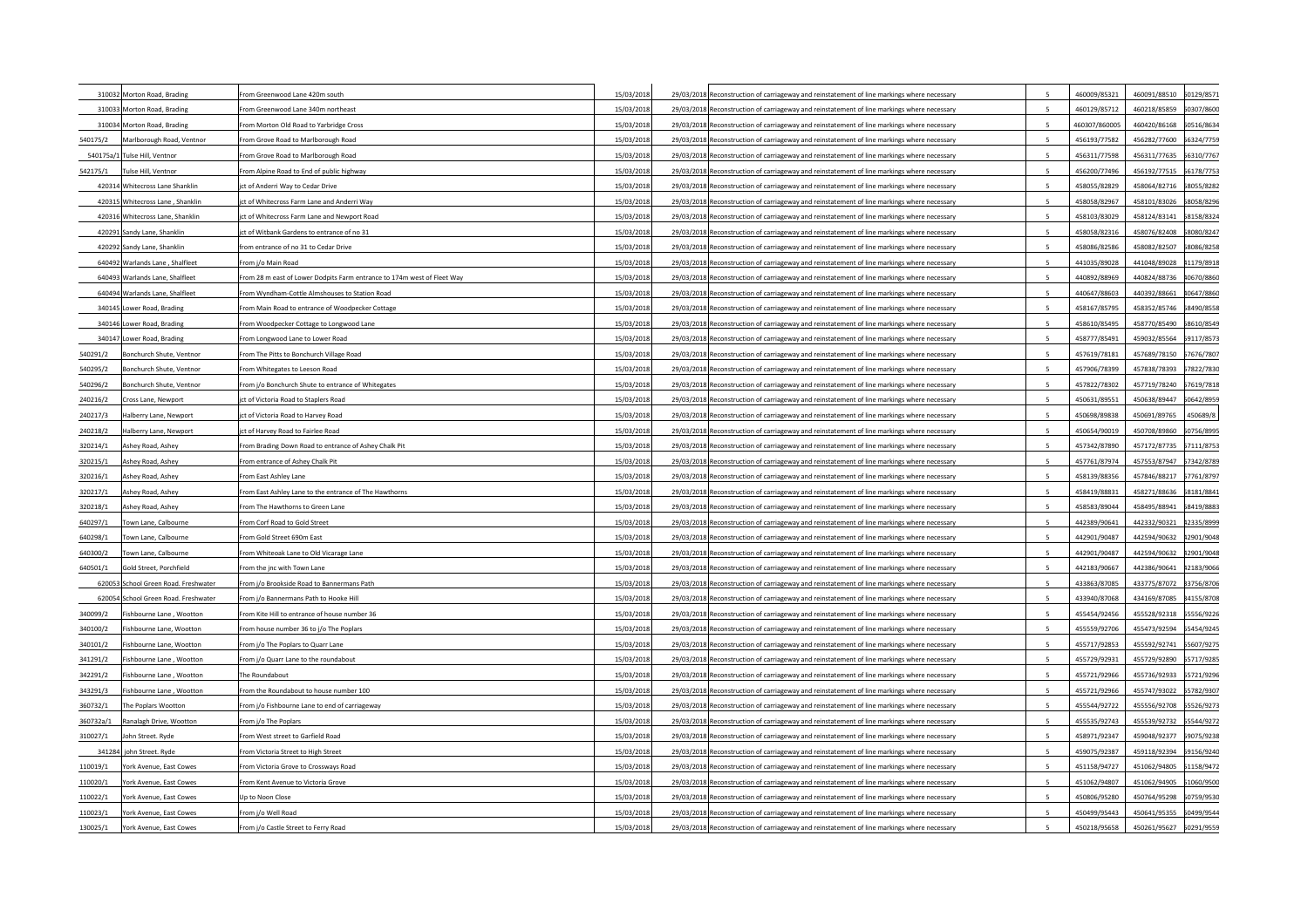|          | 530025 Blackgang Old Road, Chale | Roundabout                                                                            | 15/03/2018 | 29/03/2018 Reconstruction of carriageway and reinstatement of line markings where necessary | 448881/76882 | 448858/76901 48881/7688 |            |
|----------|----------------------------------|---------------------------------------------------------------------------------------|------------|---------------------------------------------------------------------------------------------|--------------|-------------------------|------------|
| 540315/1 | Blackgang Old Road, Chale        | From Blackgand Road roundabout to the end of Blackgang Chine Car Park mini roundabout | 15/03/2018 | 29/03/2018 Reconstruction of carriageway and reinstatement of line markings where necessary | 448810/76748 | 448860/76874            | 18810/7674 |
|          | 630089 Military Road, Shorwell   | From entrance of car park to Road track                                               | 15/03/2018 | 29/03/2018 Reconstruction of carriageway and reinstatement of line markings where necessary | 446643/78848 | 446809/78658            | 16993/7848 |
|          | 630090 Military Road, Shorwell   | From jct Southdown to Whale Chine car park                                            | 15/03/2018 | 29/03/2018 Reconstruction of carriageway and reinstatement of line markings where necessary | 446993/78488 | 447198/78344            | 17407/7820 |
|          | 630091 Military Road, Chale      | From jct Southdown to entrance of Erewebe                                             | 15/03/2018 | 29/03/2018 Reconstruction of carriageway and reinstatement of line markings where necessary | 447407/78207 | 447615/78072            | 17830/7794 |
|          | 630092 Military Road, Chale      | From Erewebe entrance to jct to Clarendon Hotel and White Mouse Inn                   | 15/03/2018 | 29/03/2018 Reconstruction of carriageway and reinstatement of line markings where necessary | 447830/77947 | 448002/77835            | 18114/7765 |
|          | 630093 Military Road, Chale      | From ict to Clarendon Hotel and White Mouse Inn to Church Place                       | 15/03/2018 | 29/03/2018 Reconstruction of carriageway and reinstatement of line markings where necessary | 448114/77657 | 448211/77562            | 18346/7753 |
|          |                                  |                                                                                       |            |                                                                                             |              |                         |            |
|          |                                  |                                                                                       |            |                                                                                             |              |                         |            |
|          |                                  |                                                                                       |            |                                                                                             |              |                         |            |
|          |                                  |                                                                                       |            |                                                                                             |              |                         |            |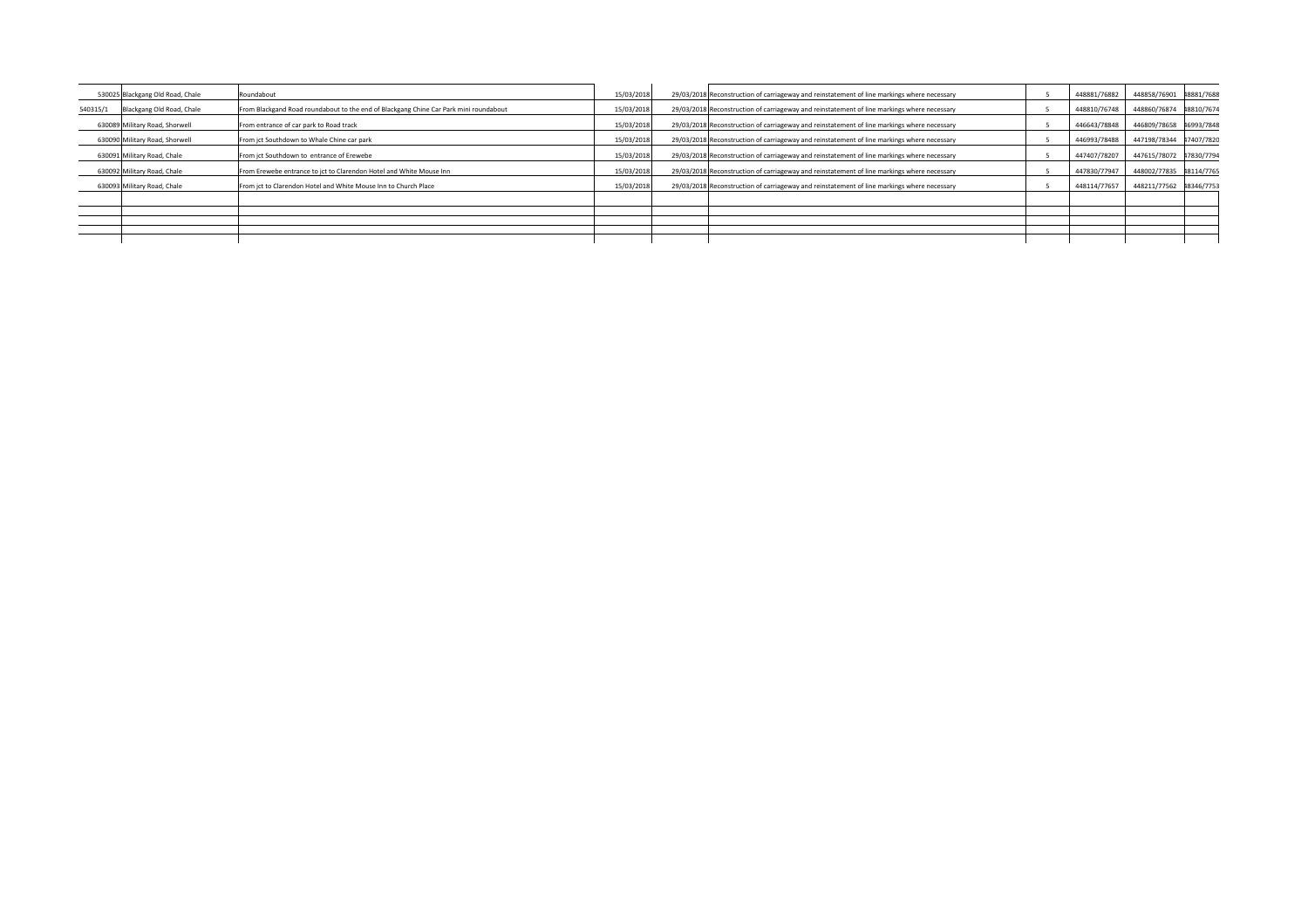455856/84995 455930/85113 456048/85286 455880/84179 455871/84201 463363/86194 464389/87414 449454/95913 463580/86861 463925/87089 464389/87414 450243/88531 450170/88696 456087/85325 456228/85407 462868/88970 462877/89062 463128/88743 436365/89650 436694/89046 448367/83608 448367/83608 448780/83824 449057/84092 449135/84314 449196/84384 449223/84518 452245/77650 452037/78162 451927/78414 452241/78170 452564/78367 445144/92562 449493/88358 445711/92480 439773/88178 440189/88269 431954/86040 449926/88053 460279/84560 433317/87234 459385/92808 459284/92483 446118/92698 446606/92962 446789/93103 449883/88423 449858/88561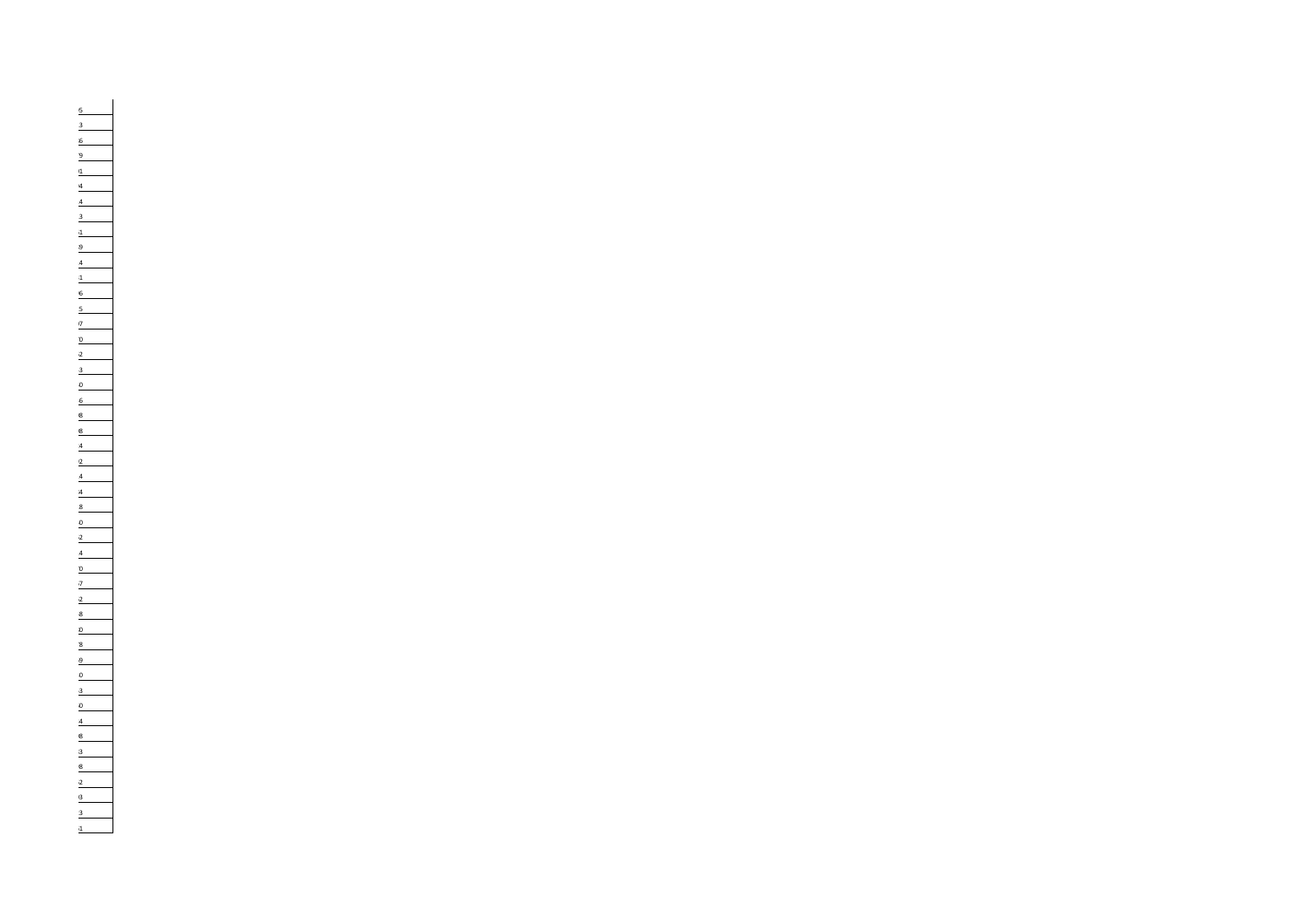460129/85712 460307/86005 460516/86342 456324/77591 456310/77671 456178/77531 458055/82829 458058/82967 458158/83249 458080/82478 458086/82586 441179/89188 440670/88604 440647/88603 458490/85581 458610/85495 459117/85731 457676/78072 457822/78302 457619/78181 450642/89592 450756/89954 457111/87530 457342/87890 457761/87974 458181/88412 458419/88831 442335/89998 442901/90487 442901/90487 442183/90667 433756/87068 434155/87089 455556/92262 455454/92456 455607/92757 455717/92853 455721/92966 455782/93079 455526/92736 455544/92722 459075/92387 459156/92402 451158/94727 451060/95003 450759/95301 450499/95443 450291/95591